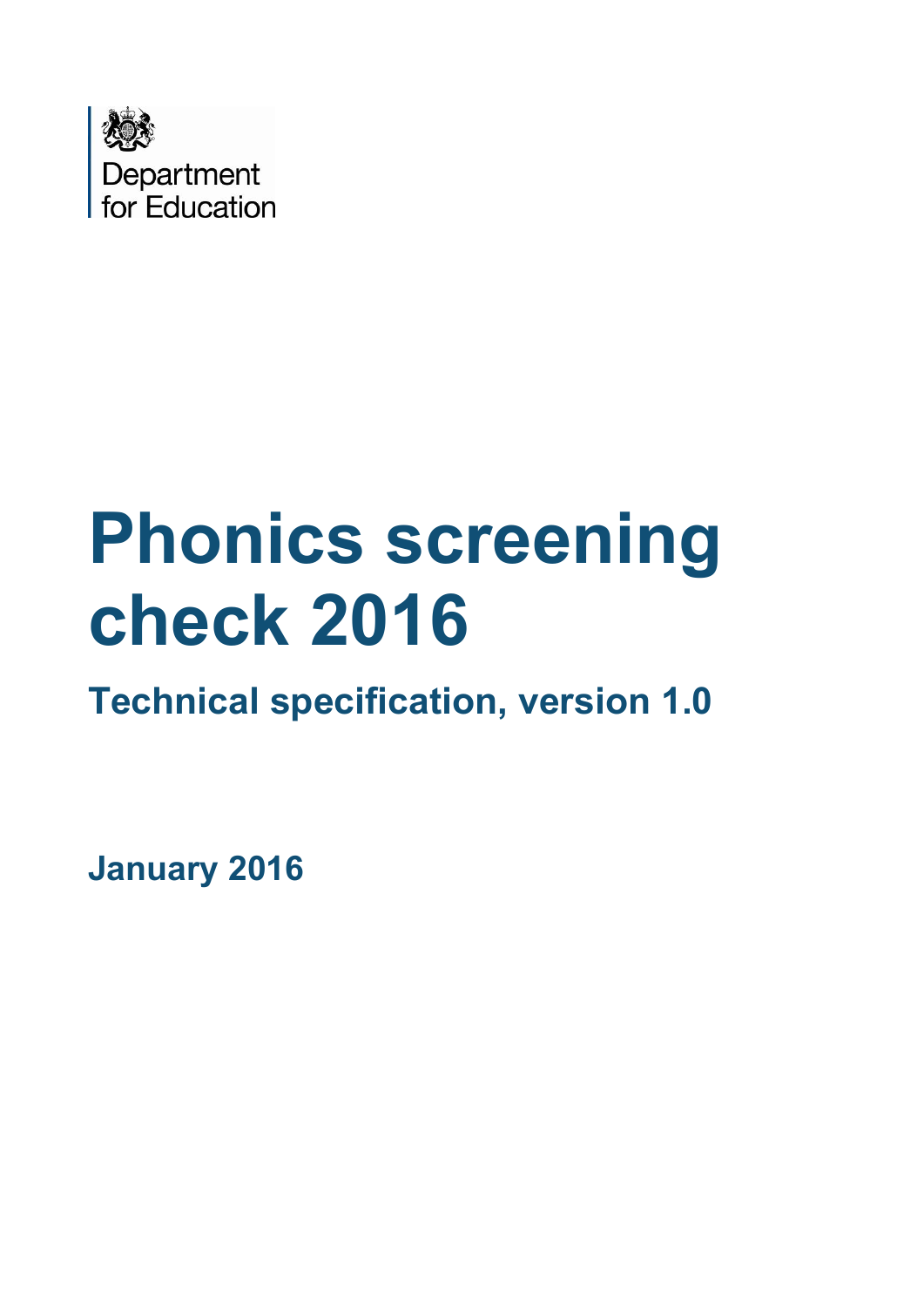# **Contents**

| 1. |      | Introduction                                   | $\overline{4}$  |
|----|------|------------------------------------------------|-----------------|
|    |      | 1.1. Audience and purpose                      | 4               |
|    | 1.2. | Scope                                          | 4               |
|    | 1.3. | Changes for 2016                               | 5               |
|    |      | 1.4. Coverage and timings                      | 5               |
| 2. |      | Structure and guidance                         | $6\phantom{1}$  |
|    | 2.1. | Outline data content                           | 6               |
|    | 2.2. | Process                                        | $6\phantom{1}6$ |
|    | 2.3. | Additional local authority software facilities | $9\,$           |
|    |      | 2.4. Reports for schools and parents           | 10              |
| 3. |      | Data return formats                            | 11              |
|    | 3.1. | Special notes for XML returns                  | 11              |
|    |      | 3.2. Example file structure for XML returns    | 12              |
| 4. |      | Data validation rules                          | 14              |
|    | 4.1. | <b>Header validation</b>                       | 15              |
|    |      | 4.2. Establishment level validation            | 15              |
|    |      | 4.3. Pupil level validation                    | 16              |
| 5. |      | Resubmission guidance                          | 20              |
| 6. |      | Valid values                                   | 21              |
|    | 6.1. | Local authority codes                          | 21              |
|    | 6.2. | <b>Establishment types</b>                     | 21              |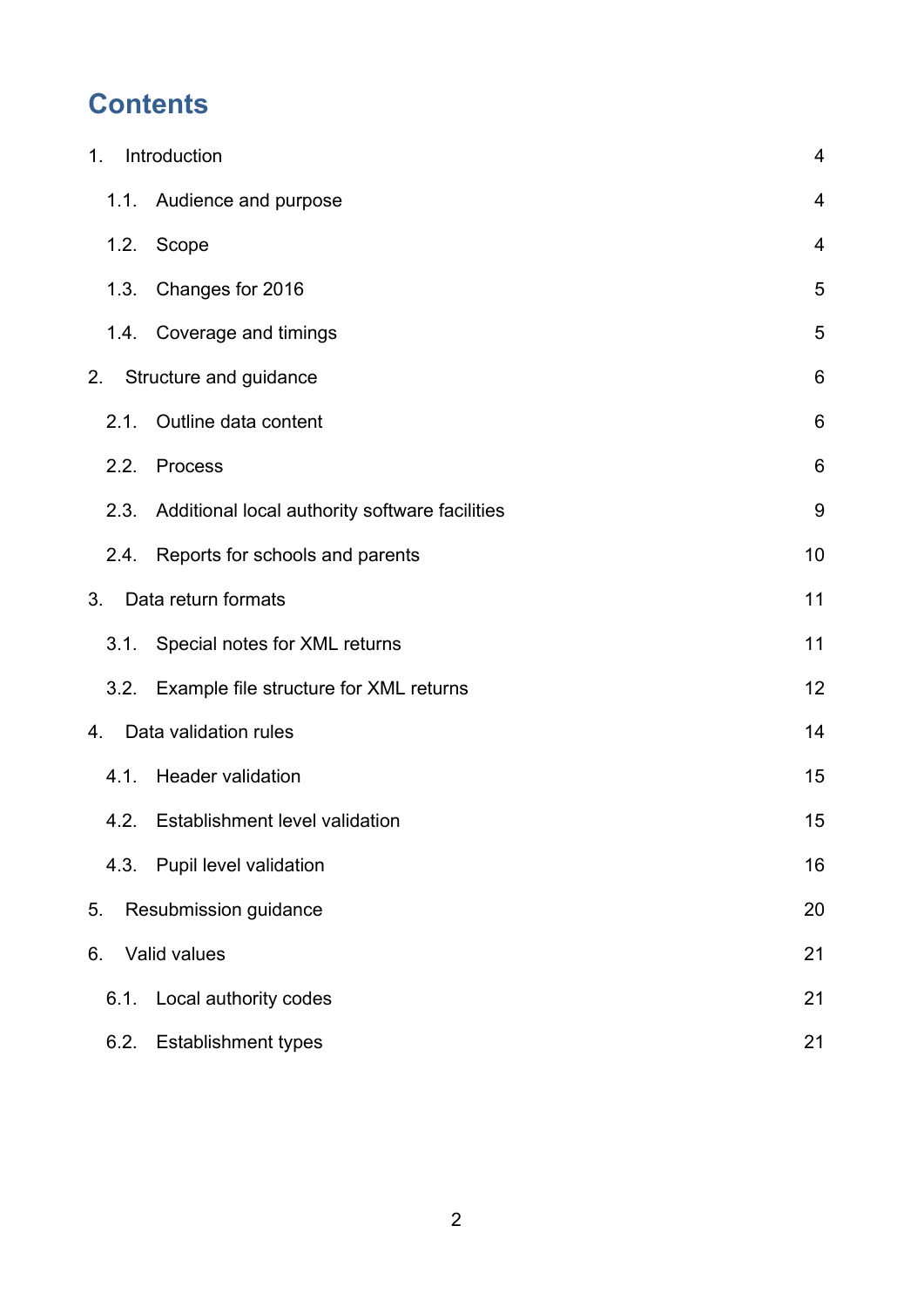# **Version history**

| Version | <b>Change history</b>                                       | Author /<br>date |
|---------|-------------------------------------------------------------|------------------|
| 1.0     | Changes to the specification for the 2016 phonics screening | <b>Phil Dent</b> |
|         | check data collection have been made as listed below:       | 20/01/2016       |
|         | • all dates have been updated                               |                  |
|         | • all links have been updated                               |                  |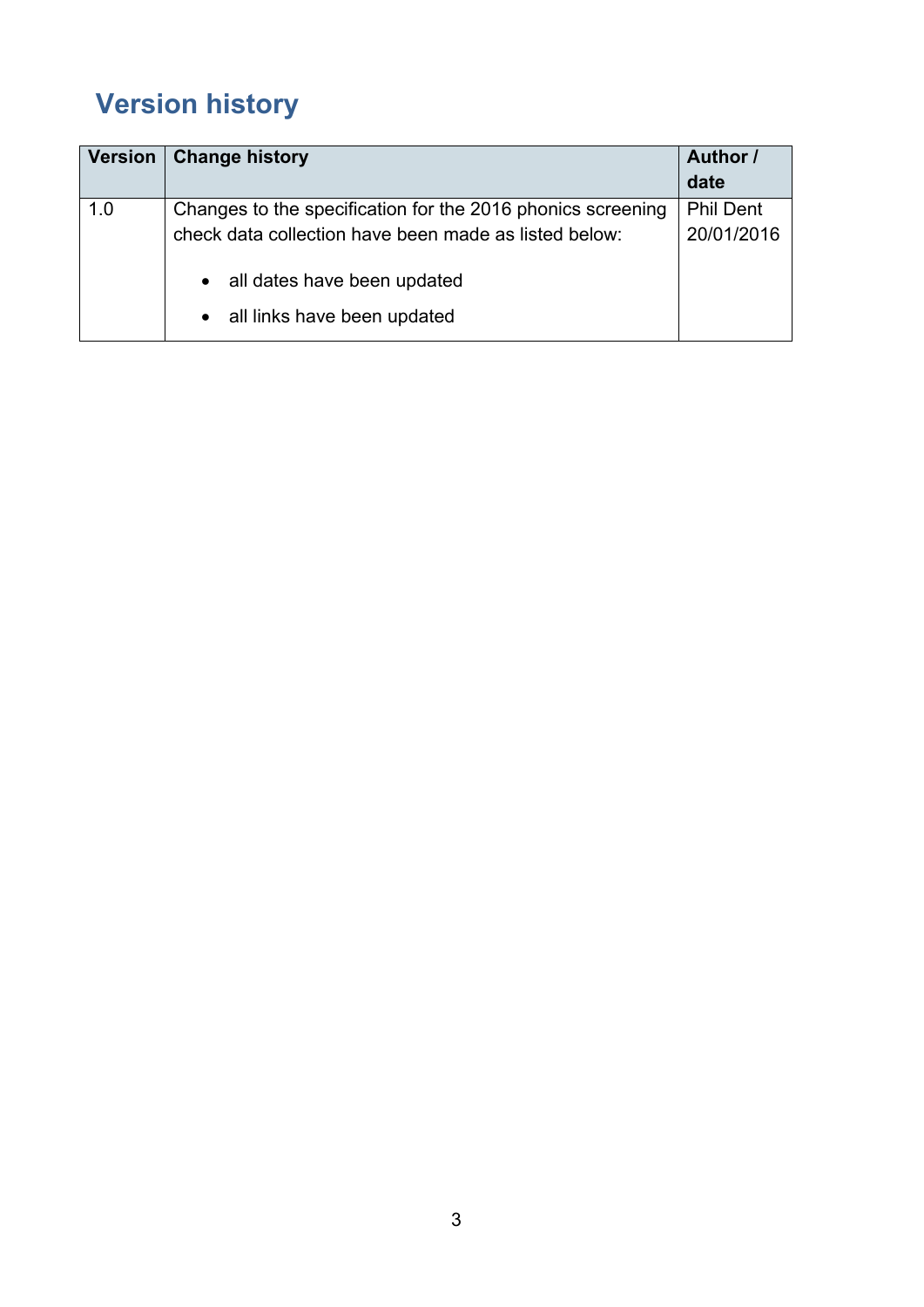## <span id="page-3-0"></span>**1. Introduction**

This specification covers the return of end of the phonics screening check to the Department for Education. These returns will be made using the department's COLLECT system, in XML format. It should be read in conjunction with the current [Common Basic](https://www.gov.uk/government/collections/common-basic-data-set)  [Dataset](https://www.gov.uk/government/collections/common-basic-data-set) definitions and assessment components: [A\\_Comp 2016.](https://www.gov.uk/government/publications/assessment-component-files-2016) Changes from 2015 are highlighted in yellow. Please note; all dates have been amended, but have not been highlighted.

## <span id="page-3-1"></span>**1.1. Audience and purpose**

This specification describes the phonics screening check data collection 2016. It will enable schools, academies (including free schools), local authorities, and software suppliers working on their behalf, to prepare the necessary data and processes so that information on all phonics screening checks carried out in 2016 can be returned to the department.

The following legislation underpins the provision and publication of this information:

- $\bullet$  the Education Act 1996 s29(3)
- [the Education \(School Performance Information\)\(England\) Regulations 2007](http://www.legislation.gov.uk/uksi/2007/2324/contents/made)
- x [regulations 5 and 8 School Information \(England\) Regulations 2008](http://www.legislation.gov.uk/uksi/2008/3093/contents/made)

#### <span id="page-3-2"></span>**1.2. Scope**

This data collection process covers all maintained schools and academies (including free schools) in England, submissions are processed through a local authority who in turn will provide data on all phonics screening checks carried out in 2016. The data consists of pupil-level information for all year 1 pupils and those pupils in year 2 who did not meet the expected level in year 1.

The following diagram outlines the overall scope of the collection:

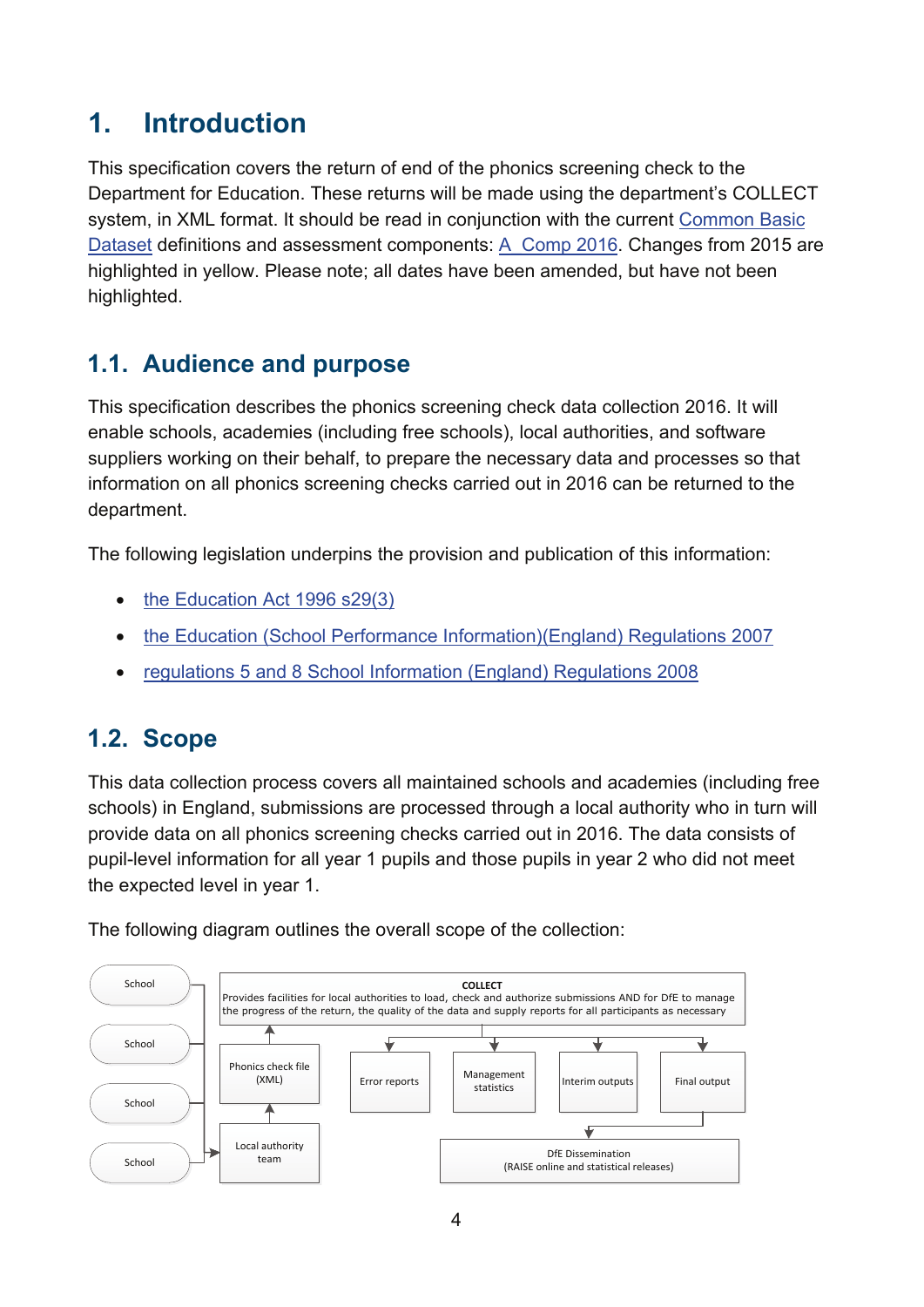## <span id="page-4-0"></span>**1.3. Changes for 2016**

Changes for the 2016 phonics screening collection technical specification are:

- roll-over of dates
- updating of links

## <span id="page-4-1"></span>**1.4. Coverage and timings**

Maintained schools (including academies and free schools) will capture the data specified for the 2016 phonics screening check. The data will then be collected via department's COLLECT system between 13 June and 29 July 2016. Data received after 29 July 2016 will not be included in the provisional statistics or release of data in RAISE online. There will be a limited opportunity for LAs to submit late and/or corrected results but any late results will not be included in RAISEonline.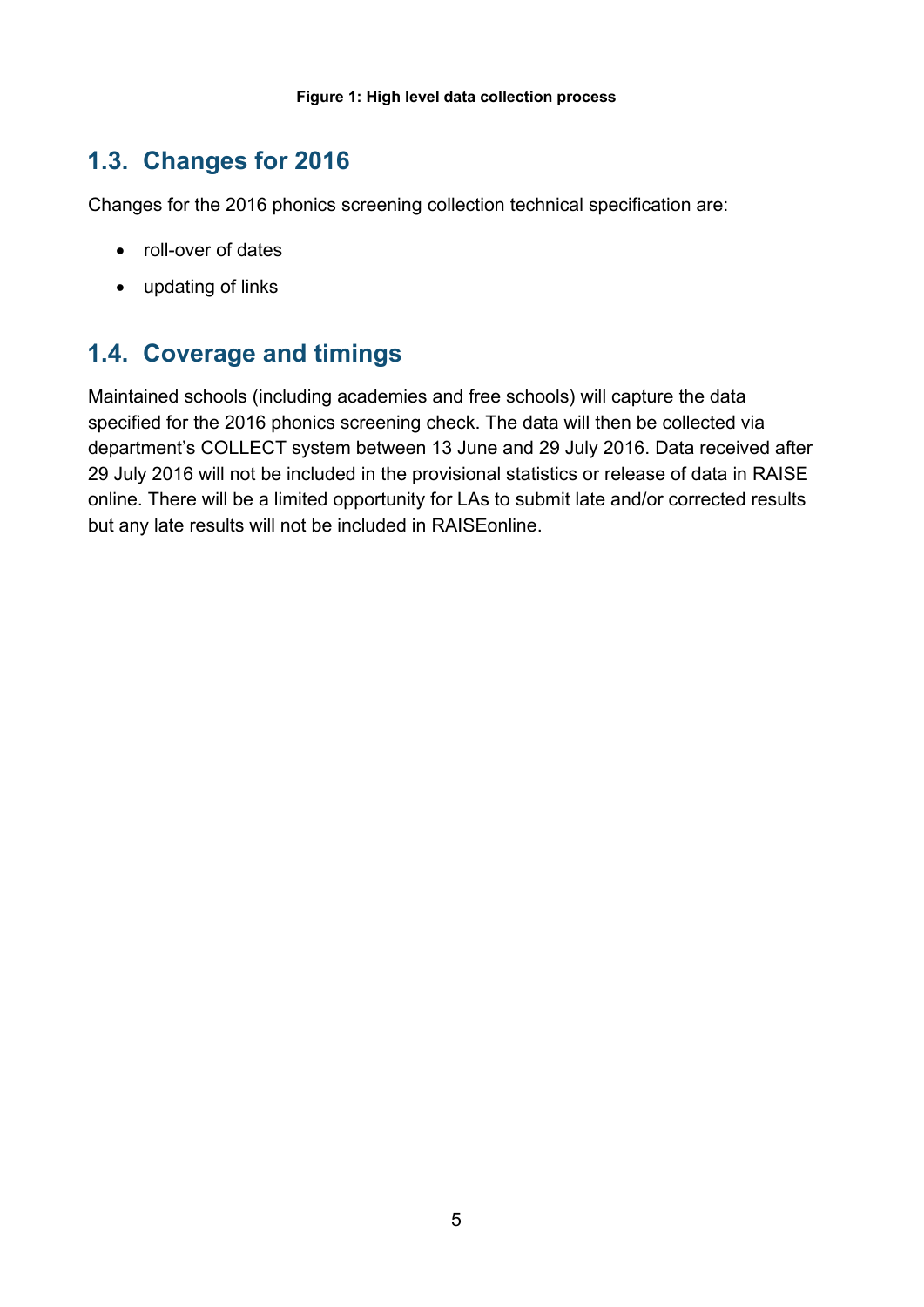# <span id="page-5-0"></span>**2. Structure and guidance**

#### <span id="page-5-1"></span>**2.1. Outline data content**

Each return from a local authority will consist of a header and one or more school modules (only one school per return as shown in Figure 2), each of which will contain a pupil module with a number of pupil records. Each pupil record will include identifiers plus the mark and outcome achieved in the phonics screening check.



**Figure 1: outline structure of data** 

## <span id="page-5-2"></span>**2.2. Process**

The process will involve an annual screening check where teachers will assess students on their phonics decoding ability. Students will be asked to read out 40 items with a teacher. These items will be a mix of real words and pseudo-words. The teacher will then score each item (1 mark for a correct answer) and total the scores to make up the mark for the screening check. The threshold mark will be made available to schools after the end of the test window on Monday 27 June on GOV.UK. Schools are only required to submit the mark (or outcome where the pupil has not taken the test) to local authorities and local authorities will be required to submit this to the Department. The Department will apply the threshold after the data has been submitted to local authorities.

Local authorities will monitor 10% of the schools in their area. Monitoring visits will take place before the check (to check materials are being held securely), and during the time of the check to ensure the administration process is being followed and observe some screening checks taking place. If necessary, local authorities can also carry out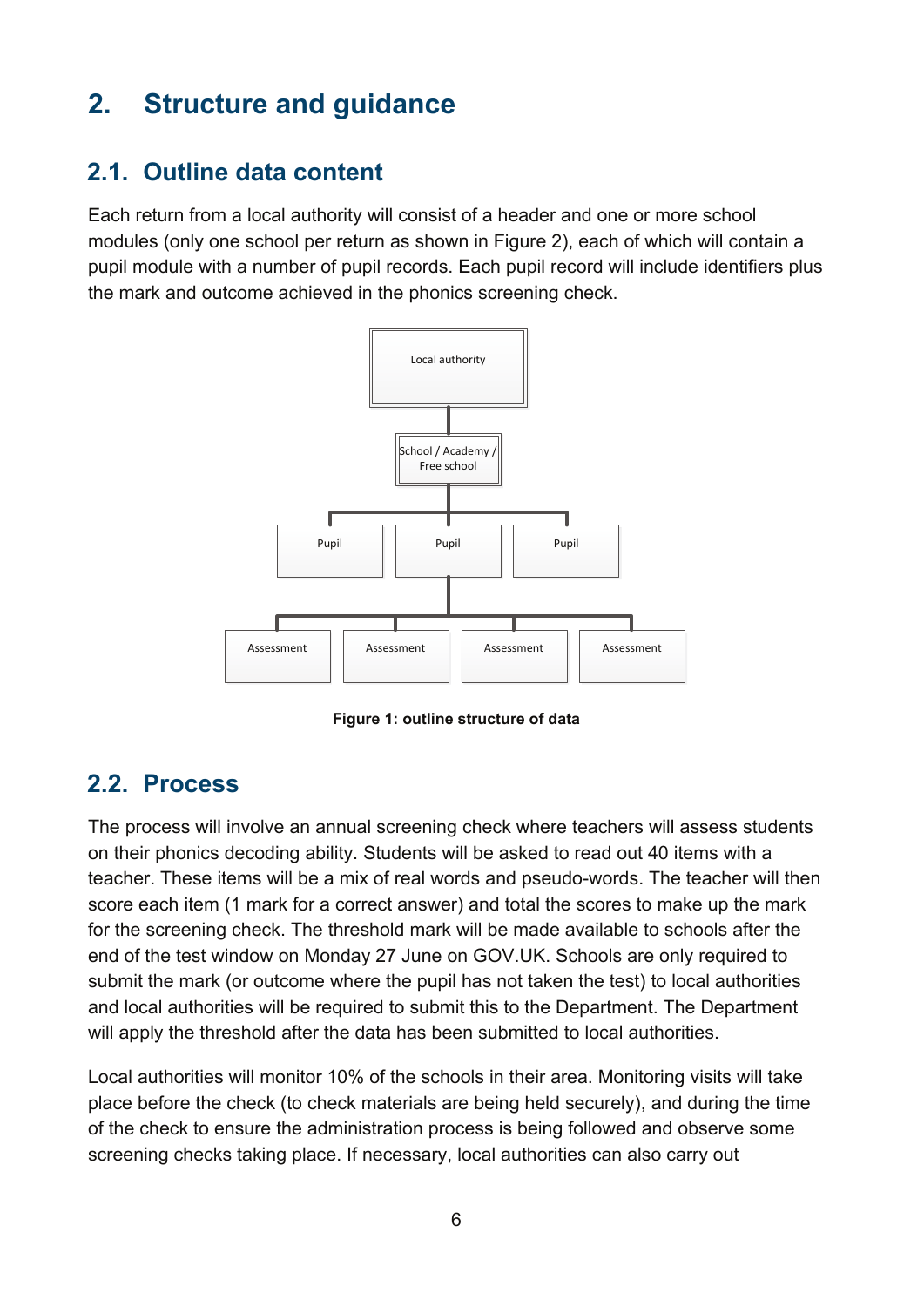monitoring visits immediately after the check week. Local authorities have been informed of the general arrangements, and the funding being provided for this work. A guidance document will be sent out for monitors to local authorities in the spring term of 2016.

#### **2.2.1.Entry of marks and outcomes into school MIS**

Data will be gathered in the collection for all year 1 pupils and those in year 2 who did not meet the expected level in year 1. In addition to the basic pupil identifiers (as collected in other collections), there will be 2 data items for each pupil.

The two data items 'NC Year Group Actual' and 'Phonics Mark' are the required components of the 'Phonics Screening Check' data collection.

The 'Phonics Outcome' field is to be populated with the following values only where a pupil has not taken the test:

A – Absent

- Q Maladministration
- D Disapplied
- $L Left$

Outcomes Wa and Wt are not required. However, if these are included in a file returned to the department the file will be accepted and the Phonics Outcome field removed.

#### **2.2.2.MIS data entry checks**

The school MIS software should check that a valid entry has been made in the fields for the phonics screening check where appropriate. Any invalid or missing entries will be reported to the school when the data is entered and / or when the CTF is to be created.

#### **2.2.3.Creation of CTF phonics file for transmission to local authority**

Maintained schools must submit the results of the phonics screening check to their local authority. Academies (including free schools) must submit the results of the phonics screening check to their geographical local authority. This will normally be via a CTF and when using this route, the name of the CTF created by schools will be:

xxxnnnn\_PHO\_xxxLLLL\_yyy.XML where xxx represents the local authority number, nnnn is the school number and yyy is an incremented version number starting at 001.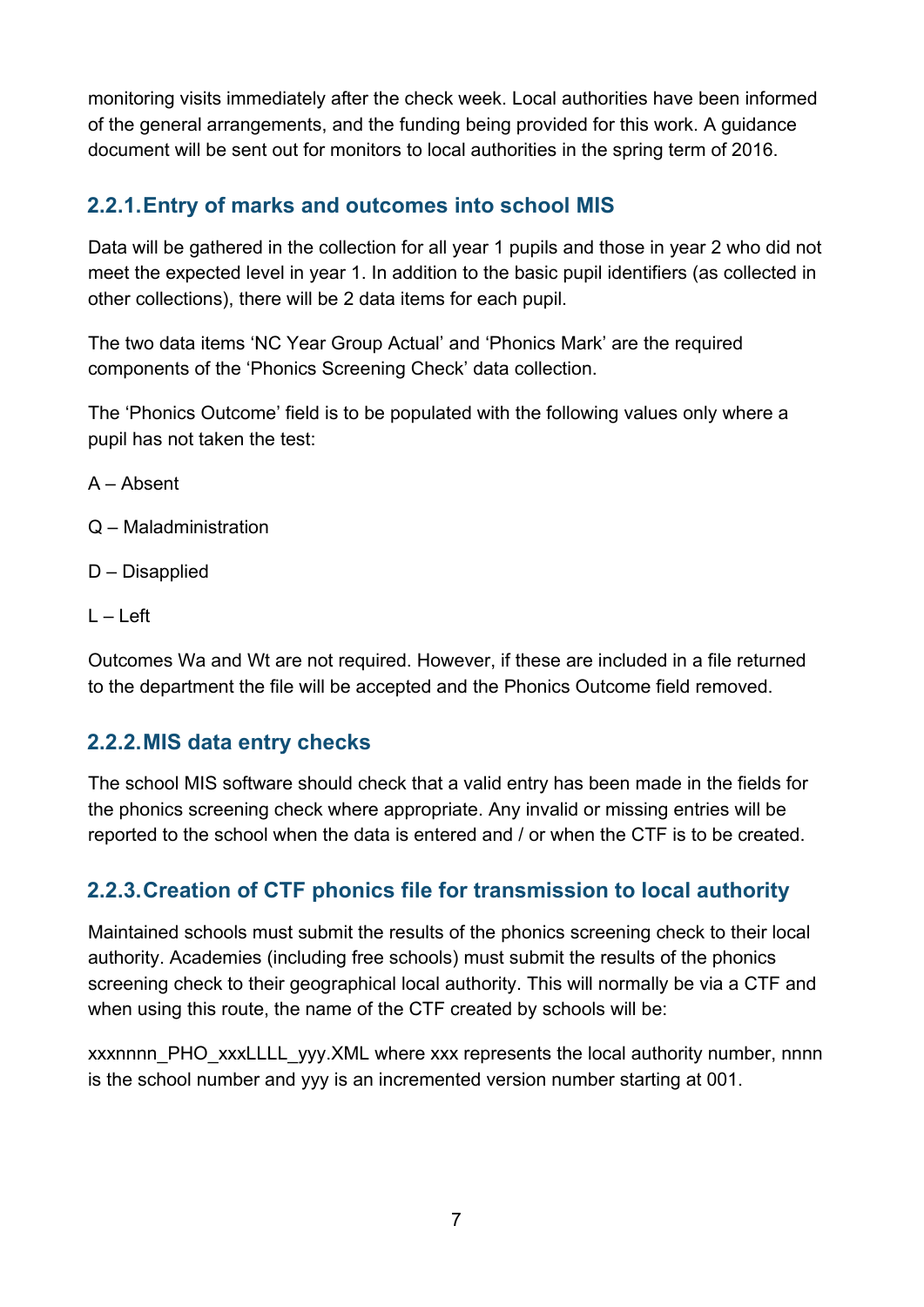#### **2.2.4.Loading phonics results into the local authorities central management system**

- i) Where any pupil-identifying or contextual data are already present in the local authority central database there should be a prompt to ask if the existing data should be overwritten by the CTF or CSV import.
- ii) Where a CTF contains any pupil's previous assessment data (eg earlier year's foundation stage profile result) there should be a prompt to ask if the existing assessment data should be overwritten.
- iii) The local authority should also have facilities:
	- to remove and to add pupils;
	- to amend a pupil's identifying data or result levels that have been loaded, and for the new data to be re-validated in accordance with the rules in sections 4.1 to 4.3
	- to re-import a corrected CTF with an option for the operator to either replace all existing data or add as new data, and be validated in accordance with the rules in sections 4.1 to 4.3.

#### **2.2.5.Creation of individual pupil results XML export file by the local authority for transmission to the DfE**

- i) On completion of the actions at 2.2.4, the software should allow the local authority to create separate XML files of individual school and pupil data, as specified in the example XML file at section 3.2, even if still containing errors, for loading into the department's data collection system (COLLECT). Where both phonics outcome and phonics mark are missing therefore no assessment result level is reported for a subject, all assessment components for that subject should be excluded from the XML file. The XML file will be validated in accordance with the rules in sections 4.1 to 4.3. Any data failing the validation checks will be reported using the error codes and messages specified. In addition to local authority and school number, the file will contain the following data items for each pupil:
	- UPN
	- pupil surname
	- pupil forename
	- DoB
	- gender
	- national curriculum year group
	- phonics check result mark as recorded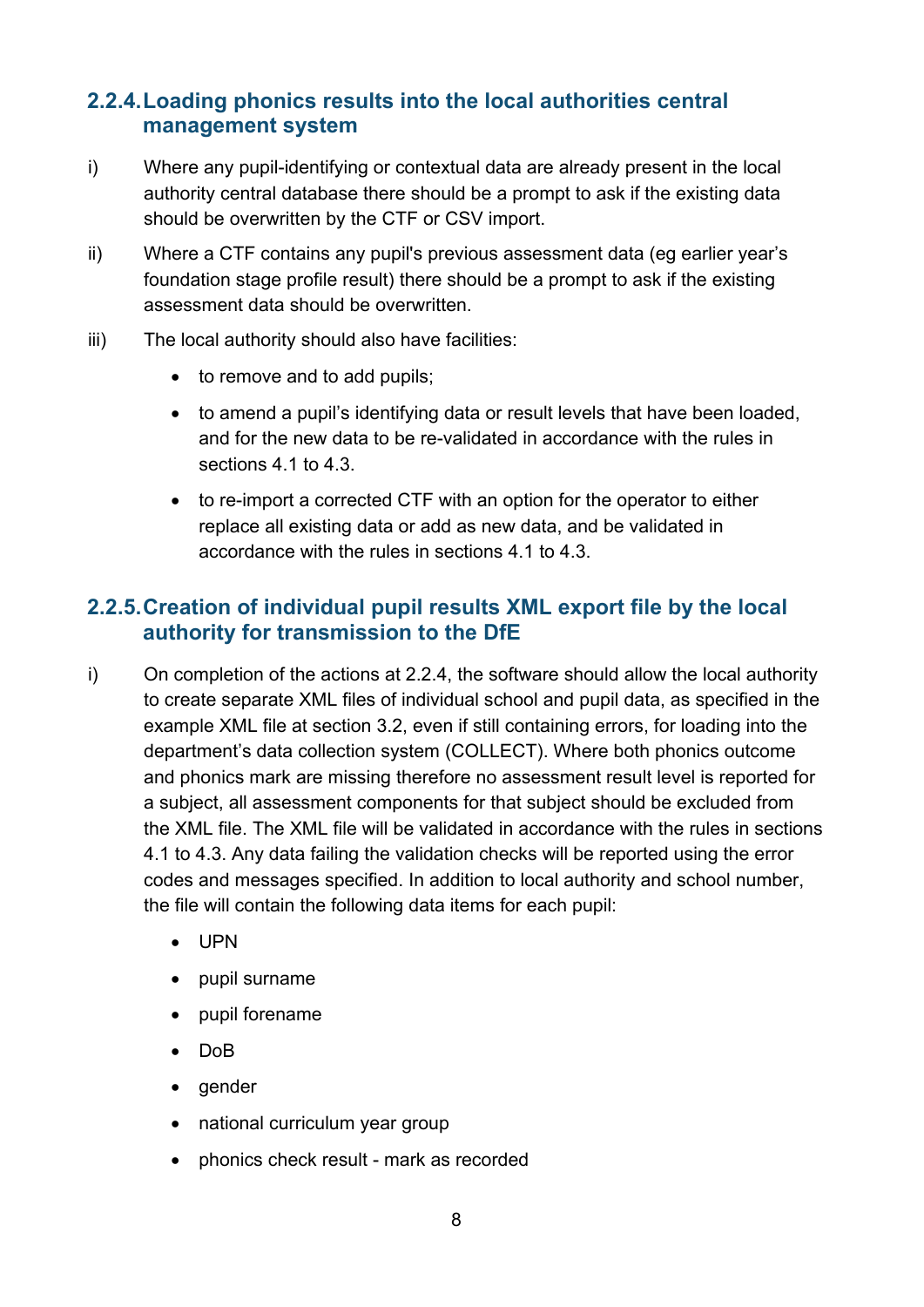• phonics check result – outcome, if no marks are recorded. Outcome can be returned where a mark has been recorded but will be stripped out by **COLLECT** 

**Please note** – An approved 'SoftwareCode' will not be issued. COLLECT will use the 'SoftwareCode' tag value specified by suppliers for this purpose.

- ii) The convention for naming the XML file is: xxxLLLL\_PHO\_xxxDfE\_yyy.XML where xxx represents the local authority number, and yyy is an incremented version number starting at 001.
	- The local authority should be provided with options to include in the export XML:
		- $\circ$  all schools' files even if these contain errors or have previously been exported (- the software should inform the operator if a school is in error or has previously been exported)
		- $\circ$  selected files (ie a single school or multiple schools), even if these contain errors or have previously been exported (the software should inform the operator if a school is in error or has previously been exported)

**Please note** – Whichever option above is chosen, all individual pupil results within the school are to be exported. There must be one file per school.

#### **2.2.6.Loading phonics results into the local authorities central management system**

In addition, the software should allow the local authority to load into its central database a CSV file created by schools from a phonics Excel spreadsheet (to be supplied to local authorities by the department for distribution if necessary) with the filename 'Phonics spreadsheet v1.0'. A copy of the spreadsheet can be provided when available, if required.

## <span id="page-8-0"></span>**2.3. Additional local authority software facilities**

The software should provide the following additional facilities:

- i) to allow the local authority to produce a list of schools to check that all expected schools' returns have been processed
- ii) to allow the local authority to produce a report for each school or for all schools to show total number of pupils included in each school's CTF submission. It could also include number of boys and girls as an additional check
- iii) to allow the local authority to transmit results in batches without the need to resubmit results already transmitted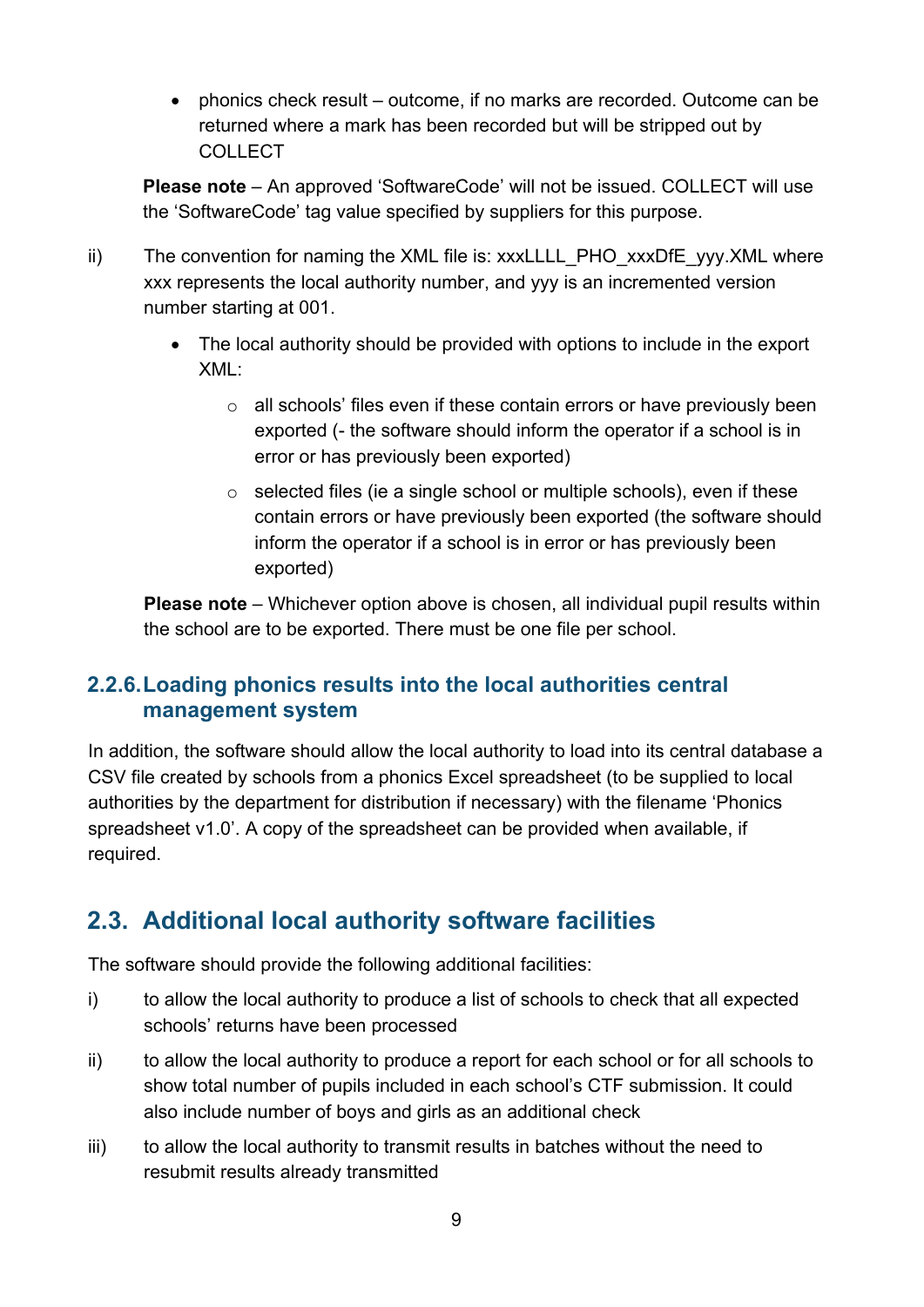## <span id="page-9-0"></span>**2.4. Reports for schools and parents**

Schools will be expected to report to parents or persons with parental responsibility, the phonics screening check outcomes for their children. Further information is given in the key stage 1 assessment and reporting arrangements [document.](https://www.gov.uk/guidance/2016-key-stage-1-assessment-and-reporting-arrangements-ara)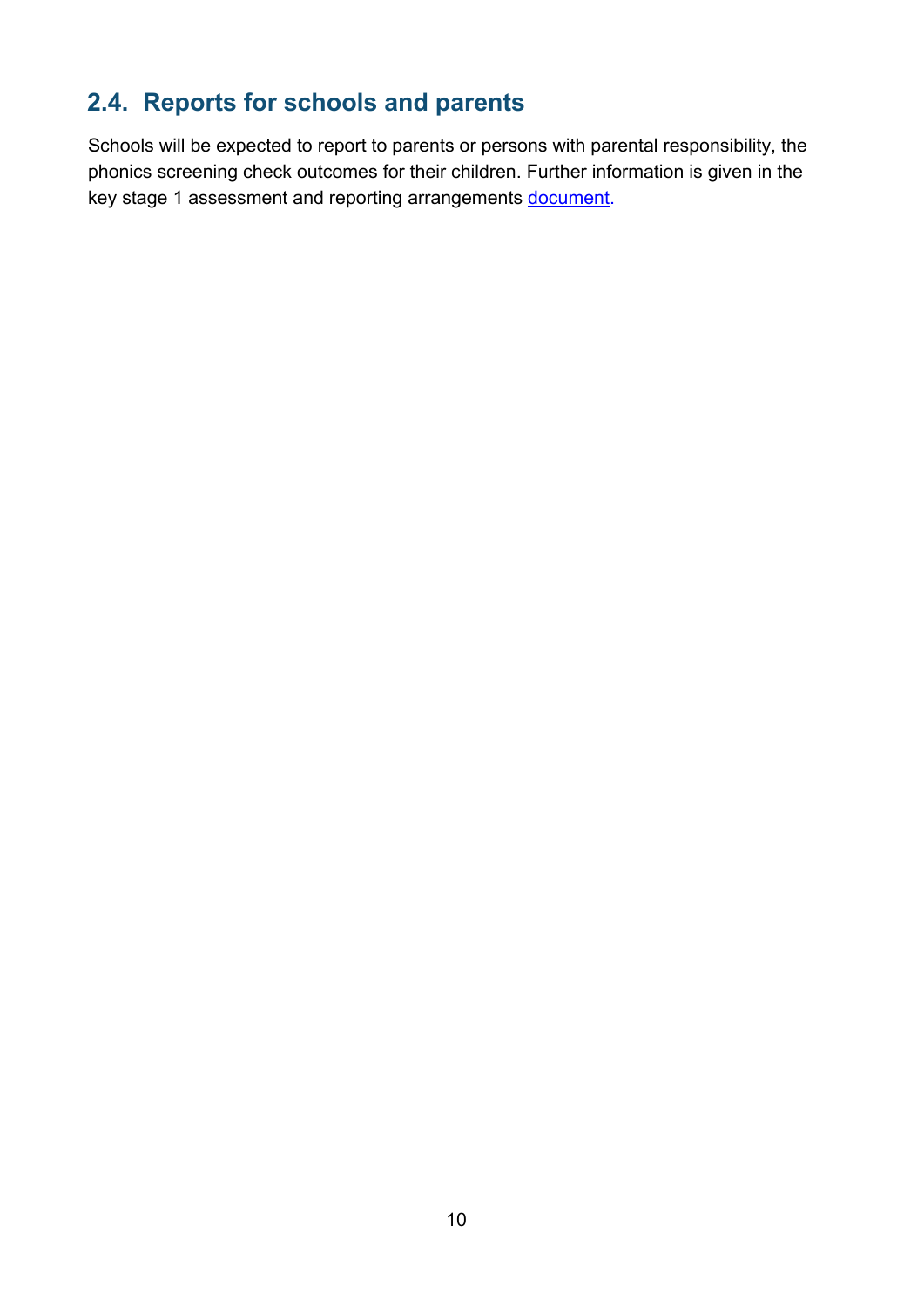# <span id="page-10-0"></span>**3. Data return formats**

A submission file from a local authority will be provided in a XML file structure as described in 3.2. Where an optional item is not included then the associated tag will also be omitted. Where a mandatory item is omitted then an error will be generated.

## <span id="page-10-1"></span>**3.1. Special notes for XML returns**

The standard XML entity references should be used for the following special characters:

| <b>Character</b>              | <b>Entity reference</b> |
|-------------------------------|-------------------------|
| Ampersand (&)                 | &                       |
| Left angle bracket (<)        | <                       |
| Right angle bracket (>)       | >                       |
| Single quote / apostrophe (') | '                       |
| Double quotes (")             | "                       |

For special characters such as é use a character reference such as é This produces a generic XML file which can be viewed as such in a suitable browser. Details of all such characters are found within the XML standard documentation; see for example [http://www.w3.org/TR/xml/,](http://www.w3.org/TR/xml/) section 2.2.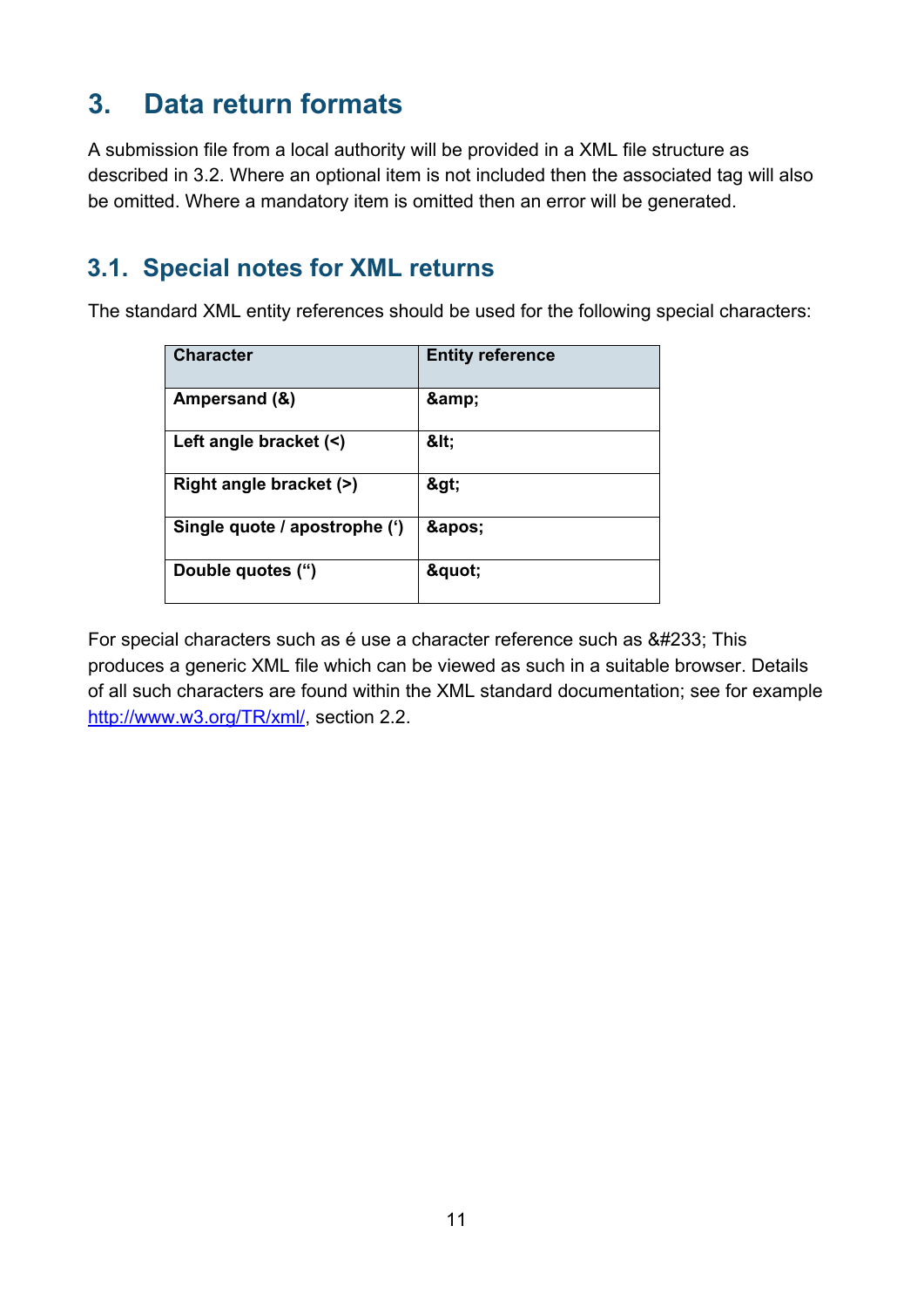## **3.2. Example file structure for XML returns**

<span id="page-11-0"></span>

| <b>CBDS Ref</b> | <b>XML Format Layout</b>                       | <b>Notes</b>                                                                                                                                                                                         |
|-----------------|------------------------------------------------|------------------------------------------------------------------------------------------------------------------------------------------------------------------------------------------------------|
|                 | xml version="1.0" encoding="UTF-8"?            |                                                                                                                                                                                                      |
|                 | <phonicsfile></phonicsfile>                    |                                                                                                                                                                                                      |
|                 | <header></header>                              |                                                                                                                                                                                                      |
| 800001          | <collection>Phonics Transfer File</collection> | Fixed value of "Phonics Transfer File"                                                                                                                                                               |
| 800010          | <datetime>2016-06-24T15:30:47</datetime>       |                                                                                                                                                                                                      |
| 100266          | <year>2016</year>                              | Fixed value of '2016'                                                                                                                                                                                |
| 200001          | <lea>555</lea>                                 | Valid values listed in section 6.                                                                                                                                                                    |
| 800006          | <softwarecode>KEYPAS</softwarecode>            | Suppliers decide on code used by their system                                                                                                                                                        |
|                 |                                                |                                                                                                                                                                                                      |
|                 | <school></school>                              |                                                                                                                                                                                                      |
| 200636          | <estab>1234</estab>                            | Valid values listed in section 6.                                                                                                                                                                    |
|                 | <pupils></pupils>                              |                                                                                                                                                                                                      |
|                 | <pupil></pupil>                                | A repeatable group of 1 or more                                                                                                                                                                      |
| 100001          | <upn>A123456789012</upn>                       |                                                                                                                                                                                                      |
| 100003          | <surname>SURNAME 1</surname>                   |                                                                                                                                                                                                      |
| 100004          | <forename>FORENAME 1</forename>                |                                                                                                                                                                                                      |
| 100007          | <dob>2010-02-02</dob>                          |                                                                                                                                                                                                      |
| 100008          | <gender>M</gender>                             |                                                                                                                                                                                                      |
| 100068          | <ncyearactual>1</ncyearactual>                 | NCyearActual must be included and would be<br>expected to be 1 or 2                                                                                                                                  |
|                 | <assessments></assessments>                    |                                                                                                                                                                                                      |
|                 | <assessment></assessment>                      | <assessment> : A repeatable group of 1 or more</assessment>                                                                                                                                          |
| 100466          | <subject>PHO</subject>                         | depending on the combination of <subject>,<br/><method>, <component> and <resultqualifier></resultqualifier></component></method></subject>                                                          |
| 100273          | <method>TT</method>                            | required. See A_Comp 2016.                                                                                                                                                                           |
| 100274          | <component>CHK</component>                     | Where a phonics mark is supplied there is no                                                                                                                                                         |
| 100551          | <resultqualifier>NY</resultqualifier>          | requirement for result to be returned and the xml                                                                                                                                                    |
| 100276          | <result></result>                              | structure should look as shown. Where no mark is<br>to be returned the result can be returned as<br><result>A</result> . Results of Wa or WT can be<br>returned but will be stripped out by COLLECT. |
|                 |                                                |                                                                                                                                                                                                      |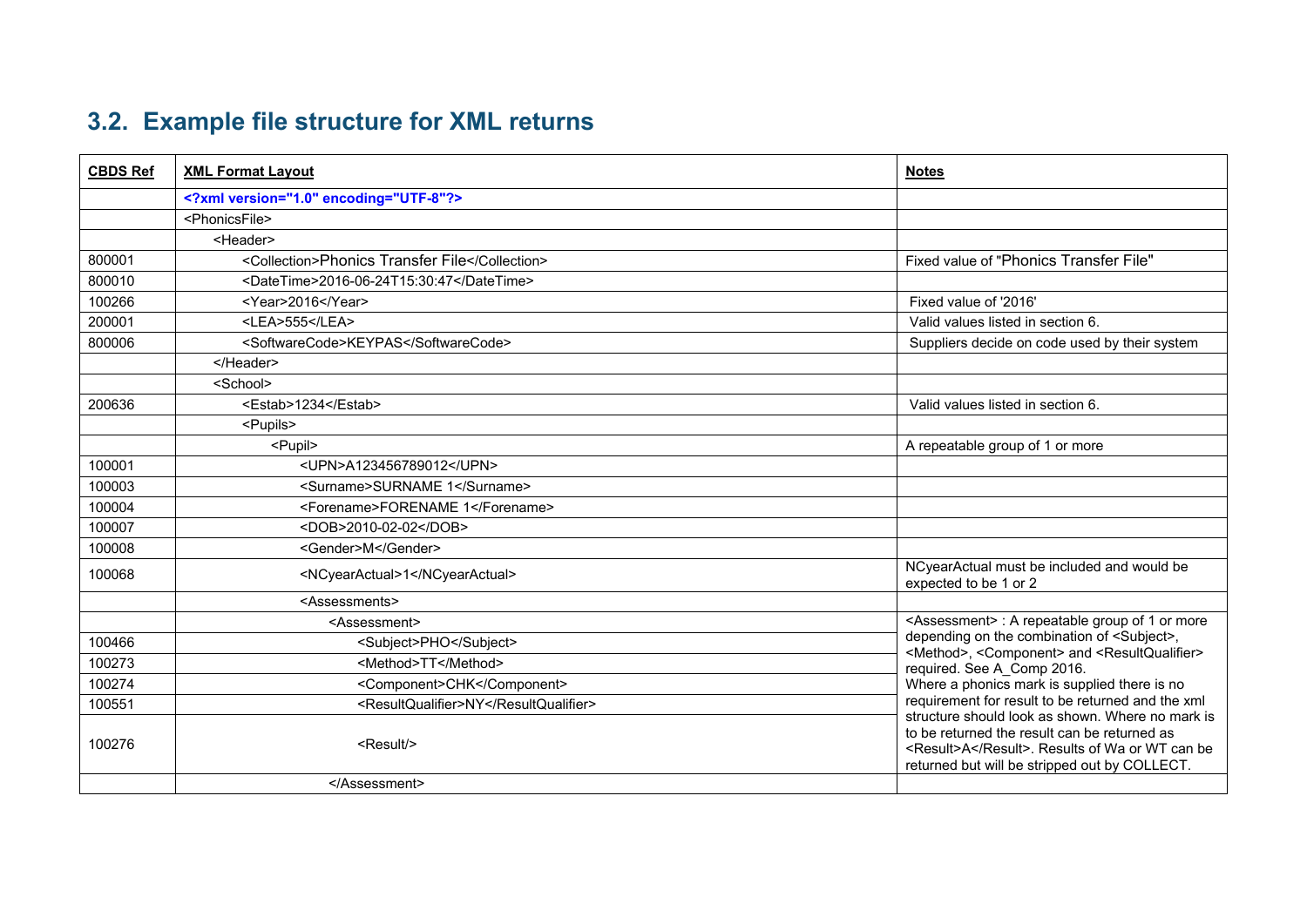| <b>CBDS Ref</b> | <b>XML Format Layout</b>              | <b>Notes</b>                                                                                                                                |
|-----------------|---------------------------------------|---------------------------------------------------------------------------------------------------------------------------------------------|
|                 | <assessment></assessment>             |                                                                                                                                             |
| 100466          | <subject>PHO</subject>                |                                                                                                                                             |
| 100273          | <method>TT</method>                   | <assessment> : A repeatable group of 1 or more</assessment>                                                                                 |
| 100274          | <component>CHK</component>            | depending on the combination of <subject>,<br/><method>, <component> and <resultqualifier></resultqualifier></component></method></subject> |
| 100551          | <resultqualifier>NM</resultqualifier> | required. See A_Comp 2016.                                                                                                                  |
| 100276          | <result>39</result>                   |                                                                                                                                             |
|                 | $<$ /Assessment>                      |                                                                                                                                             |
|                 |                                       |                                                                                                                                             |
|                 | $<$ /Pupil>                           |                                                                                                                                             |
|                 |                                       |                                                                                                                                             |
|                 |                                       |                                                                                                                                             |
|                 |                                       |                                                                                                                                             |
|                 |                                       |                                                                                                                                             |
|                 |                                       |                                                                                                                                             |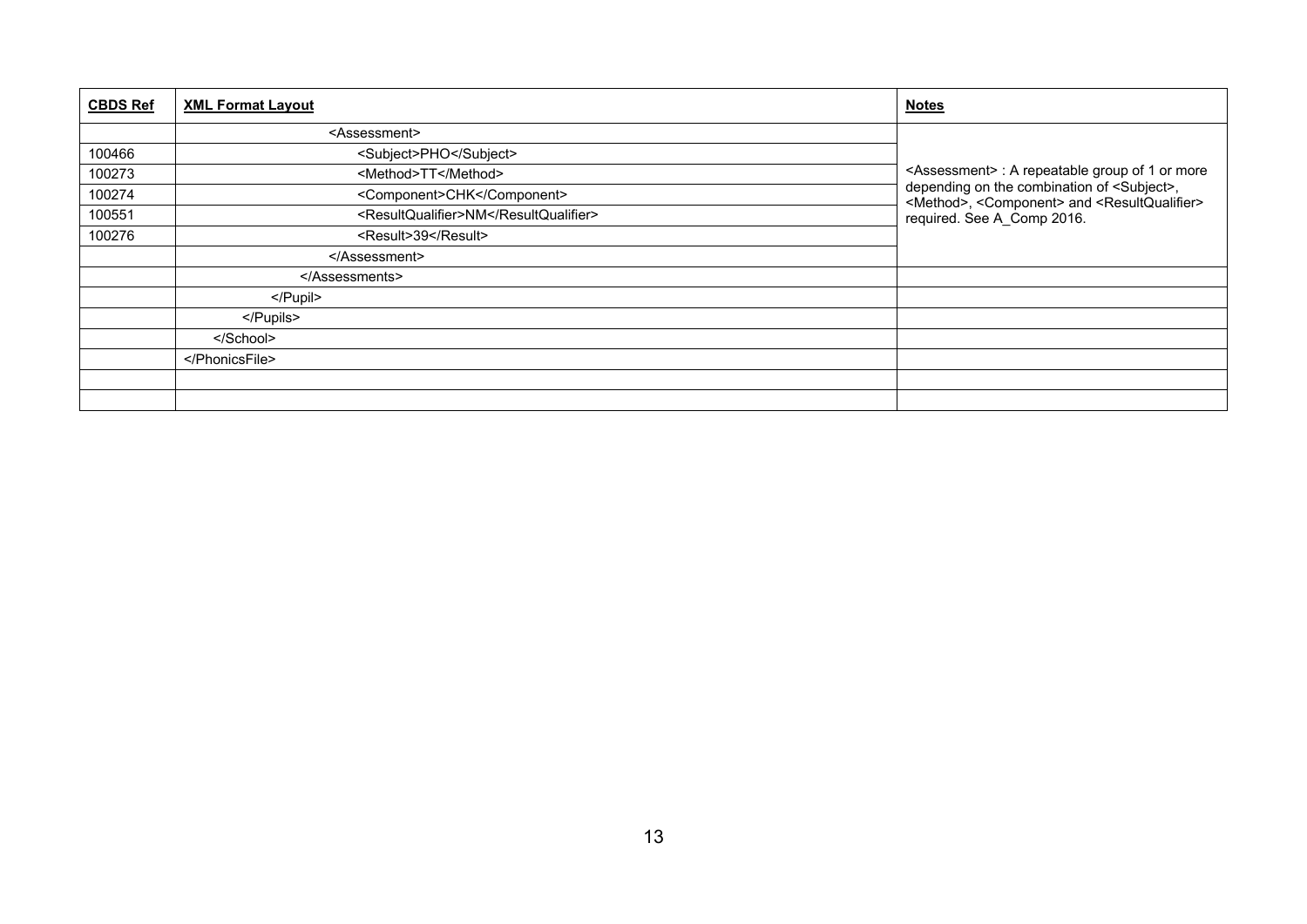# <span id="page-13-0"></span>**4. Data validation rules**

This section specifies validation rules that are applied to the data by Department for Education, using COLLECT. They must also be applied, as far as possible, by local authorities prior to loading the data onto the COLLECT system and any issues resolved. Those data items included in the specification but not appearing in the validation rules that is, those not shown in the validation rules as "must be present" - must be supplied where available (eg child's unique pupil number). The rules also show which validations are errors and which ones are queries. An error is a failed validation check that must be corrected. A query is one which must be investigated, and potentially corrected, as it identifies data that would usually be invalid.

Syntax:

- Validation checks are expressed as conditions that must be true (errors) or that should usually be true (queries). The Error Message shows what is displayed if the condition is not met.
- data items are indicated using the XML tag with the common basic data set number in parentheses, for example <UPN> (100001)
- data groups are indicated using the XML tag only, for example <Assessments>
- single dates or date ranges are sometimes defined in relation to <ReferenceDate>, which is from the XML Header.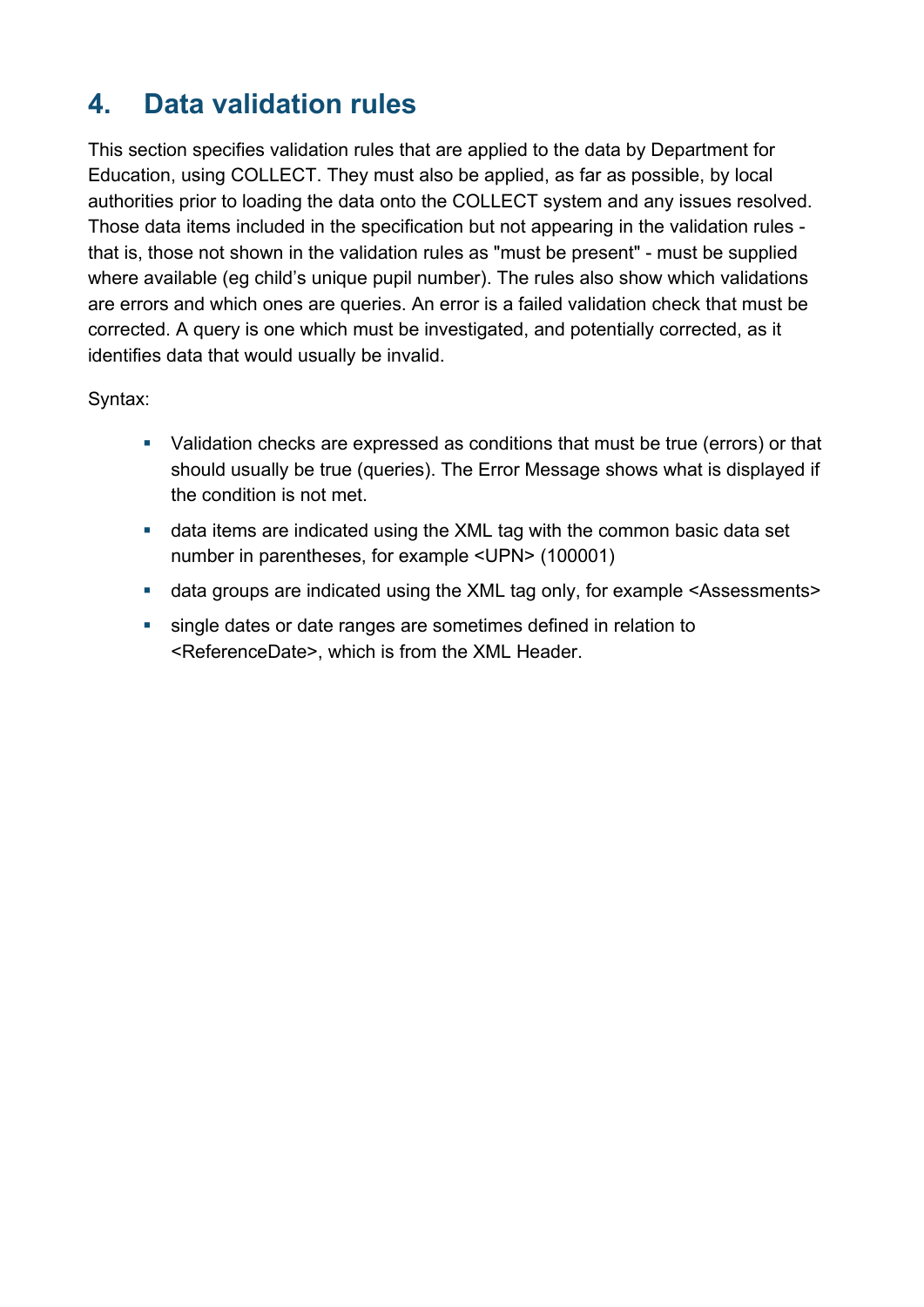#### **4.1. Header validation**

| <b>Seq</b><br><b>Number</b> | Error/<br>Query | <b>Validation Check</b>                                                                    | <b>Error Message</b>                                            |
|-----------------------------|-----------------|--------------------------------------------------------------------------------------------|-----------------------------------------------------------------|
| 001                         | Error           | <collection> (800001) must be present with a value of "Phonics Transfer File"</collection> | Document Name missing or invalid. The<br>file must be recreated |
| 101                         | Error           | <softwarecode> (800006) must be present</softwarecode>                                     | Software Code is missing                                        |
| 110                         | Error           | $\epsilon$ Year (100266) must be present and = 2016                                        | Year is missing or invalid                                      |

## **4.2. Establishment level validation**

<span id="page-14-1"></span><span id="page-14-0"></span>

| Seq<br><b>Number</b> | Error/<br>Query | <b>Validation Check</b>                                         | <b>Error Message</b>                      |
|----------------------|-----------------|-----------------------------------------------------------------|-------------------------------------------|
|                      |                 |                                                                 |                                           |
| 301                  | Error           | <lea> (200001) must be provided and must be a valid value</lea> | Local Authority number missing or invalid |
| 302                  | Error           | <estab> (200636) must be present with a valid value</estab>     | Establishment No is missing               |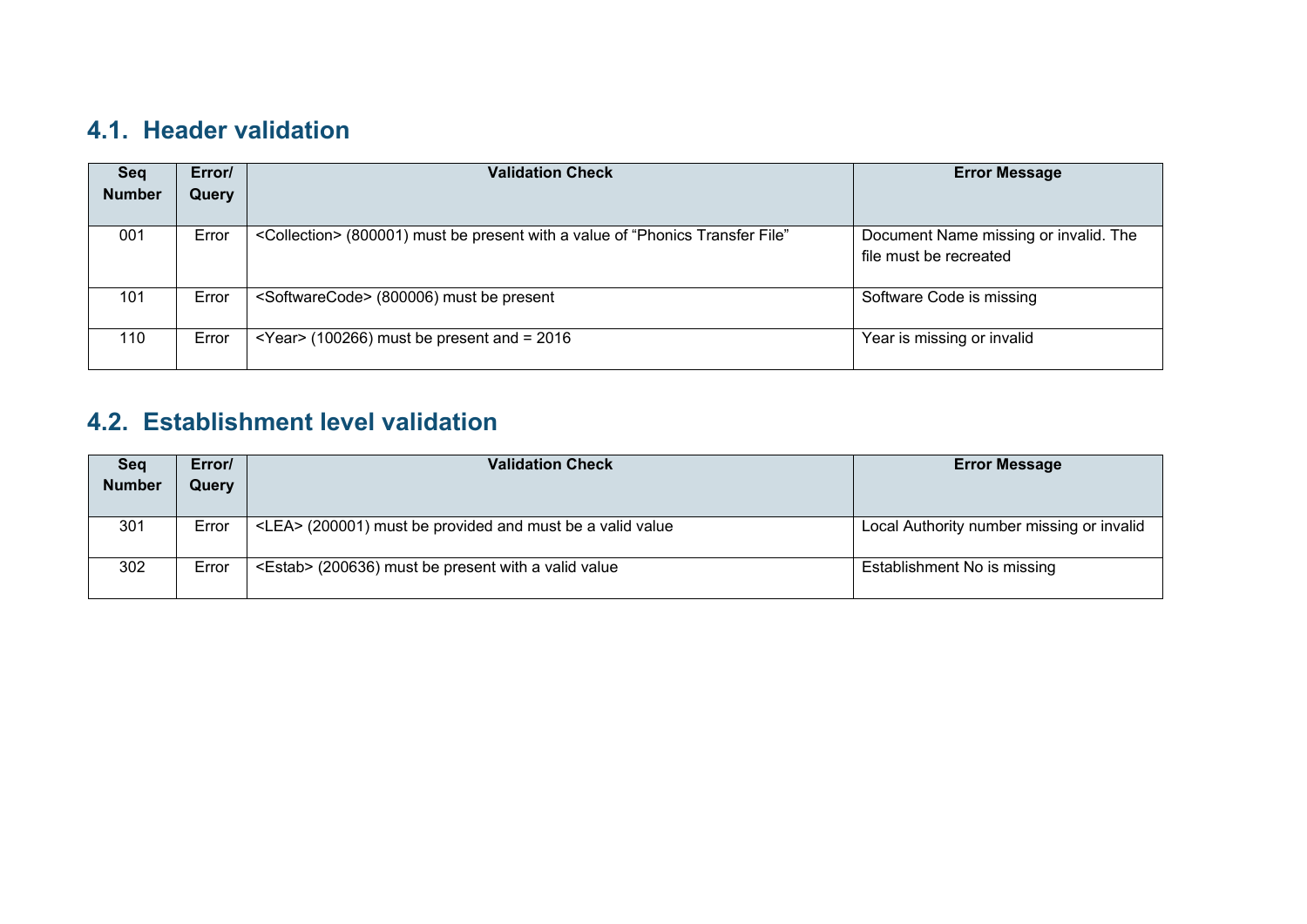## **4.3. Pupil level validation**

<span id="page-15-0"></span>

| Seq           | Error/                   | <b>Validation Check</b>                                       | <b>Error Message</b>                                                                            |  |  |
|---------------|--------------------------|---------------------------------------------------------------|-------------------------------------------------------------------------------------------------|--|--|
| <b>Number</b> | Query                    |                                                               |                                                                                                 |  |  |
|               | <b>Pupil Identifiers</b> |                                                               |                                                                                                 |  |  |
| 1600          | Error                    | <dob> (100007) must be present and in a valid format</dob>    | Pupil's date of birth is missing or in an<br>invalid format. Format should be CCYY -<br>MM - DD |  |  |
| 1601Q         | Query                    | <dob> (100007) should be between 1/9/2008 and 31/8/2010</dob> | Pupil's Date of Birth is outside expected<br>date range                                         |  |  |
| 1610          | Error                    | <gender> (100008) must be present and a valid value</gender>  | Pupil Gender missing or invalid                                                                 |  |  |
| 1500          | Error                    | <upn> (100001) (Unique Pupil Number) must be present</upn>    | UPN is missing                                                                                  |  |  |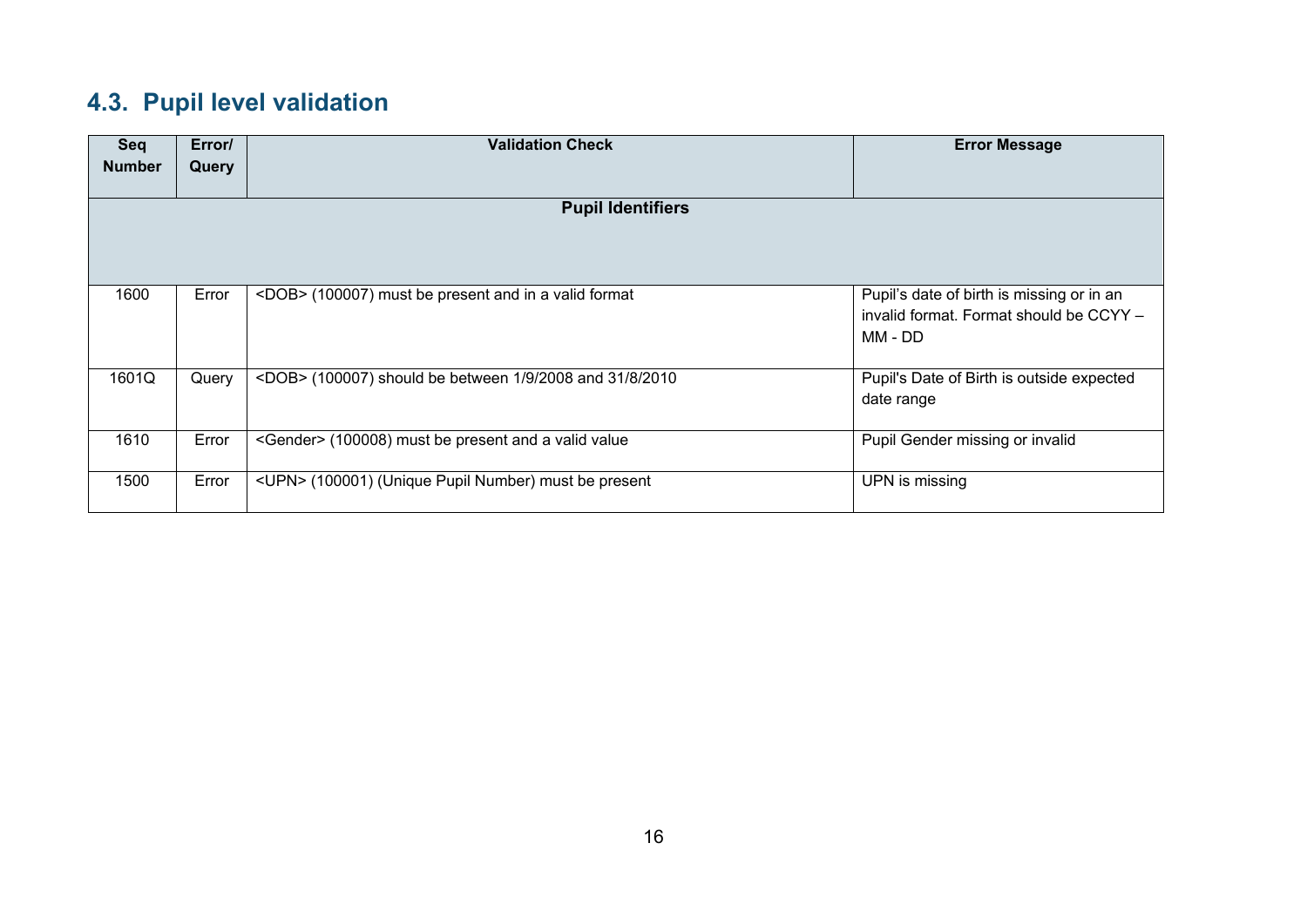| Seq           | Error/ | <b>Validation Check</b>                                                                                                                                                                                                                                                                                                                                                                                                                                                                                                                                                                                                                                    | <b>Error Message</b>                                     |
|---------------|--------|------------------------------------------------------------------------------------------------------------------------------------------------------------------------------------------------------------------------------------------------------------------------------------------------------------------------------------------------------------------------------------------------------------------------------------------------------------------------------------------------------------------------------------------------------------------------------------------------------------------------------------------------------------|----------------------------------------------------------|
| <b>Number</b> | Query  |                                                                                                                                                                                                                                                                                                                                                                                                                                                                                                                                                                                                                                                            |                                                          |
| 1510          | Error  | If UPN is present then <upn> (100001) must contain the correct check letter<br/>To calculate the check letter:<br/>1. Multiply the individual digits by their weights as follows:<br/>digit 2 by weight 2; digit 3 by weight 3; digit 4 by weight 4; digit 5 by weight 5; digit 6<br/>by weight 6; digit 7 by weight 7; digit 8 by weight 8; digit 9 by weight 9; digit 10 by</upn>                                                                                                                                                                                                                                                                        | UPN invalid (wrong check letter at<br>character 1)       |
|               |        | weight 10; digit 11 by weight 11; digit 12 by weight 12; digit 13 by weight 13.<br>2. Sum the individual results, divide the total by 23, and take the remainder.<br>3. Calculate the check letter from the result as follows:<br>$0 = A$ ; $1 = B$ ; $2 = C$ ; $3 = D$ ; $4 = E$ ; $5 = F$ ; $6 = G$ ; $7 = H$ ; $8 = J$ ; $9 = K$ ; $10 = L$ ; $11 = M$ ; $12$<br>$N$ ; 13 = P; 14 = Q; 15 = R; 16 = T; 17 = U; 18 = V; 19 = W; 20 = X;<br>$21 = Y$ ; $22 = Z$ .<br>For calculating the check letter (see above) any alphabetical character at digit 13 is<br>accorded the same numerical value as listed in paragraph 3 above, ie A=0, B=1, C=2<br>etc. |                                                          |
| 1520          | Error  | Each pupil <upn> (100001) must be unique across all pupils in the Estab</upn>                                                                                                                                                                                                                                                                                                                                                                                                                                                                                                                                                                              | More than one pupil record with the same<br><b>UPN</b>   |
| 1530          | Error  | If <upn> (100001) is present Characters 2-4 of <upn> (100001) must be a valid<br/>post April 1999 LA code or a recognised "pseudo LA" code (001-005, 201-213, 301-<br/>320, 330-336, 340-344, 350-359, 370-373, 380-384, 390-394, 420, 660-681, 701-<br/>708, 800-803, 805-808, 810-813, 815, 816, 820-823, 825, 826, 830, 831, 835-837,<br/>840, 841, 845, 846, 850-852, 855-857, 860, 861, 865-896, 908, 909, 916, 919, 921,<br/>925, 926, 928, 929, 931, 933, 935-38)</upn></upn>                                                                                                                                                                       | UPN invalid (characters 2-4 not a<br>recognised LA code) |
| 1540          | Error  | If <upn> (100001) is present Characters 5-12 of <upn> (100001) must be numeric</upn></upn>                                                                                                                                                                                                                                                                                                                                                                                                                                                                                                                                                                 | UPN invalid (characters 5-12 not all<br>numeric)         |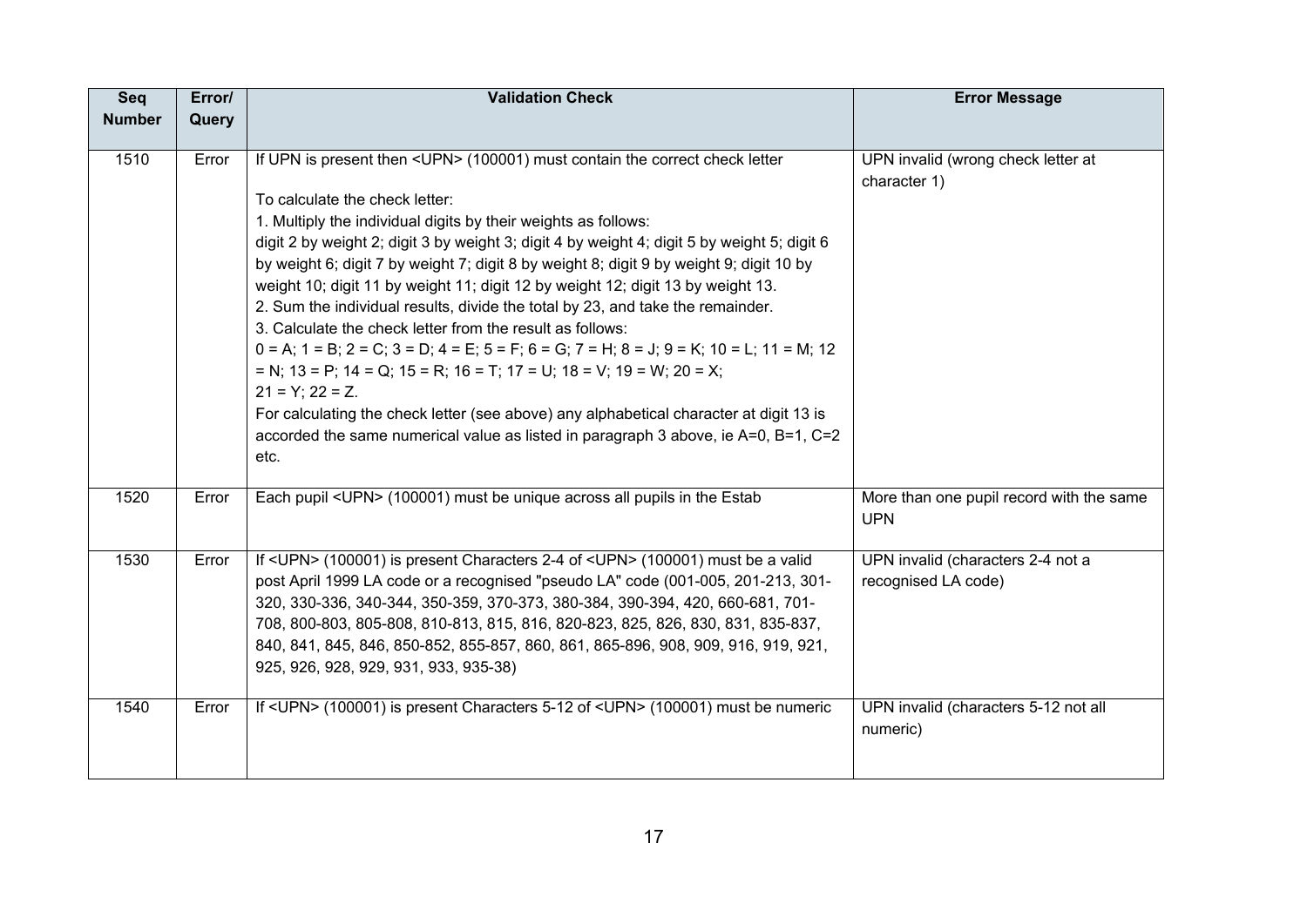| Seq           | Error/ | <b>Validation Check</b>                                                                                                   | <b>Error Message</b>                      |
|---------------|--------|---------------------------------------------------------------------------------------------------------------------------|-------------------------------------------|
| <b>Number</b> | Query  |                                                                                                                           |                                           |
|               |        |                                                                                                                           |                                           |
| 1550          | Error  | If <upn> (100001) is present Characters 13 of <upn> (100001) must be numeric or</upn></upn>                               | UPN invalid (character 13 not a           |
|               |        | A-Z omitting I, O and S                                                                                                   | recognised value)                         |
| 1580          | Error  | <surname> (100003) must be present</surname>                                                                              | Pupil with surname missing                |
| 1590          | Error  | <forename> (100004) must be present</forename>                                                                            | Pupil with forename missing               |
| 113           | Error  | Each <assessment> should only appear once for each <pupil> for the same</pupil></assessment>                              | Assessments are duplicated                |
|               |        | combination of <subject><component><method><resultqualifier></resultqualifier></method></component></subject>             |                                           |
| 124           | Error  | For each pupil there must be one and only one instance where <subject>=PHO and</subject>                                  | There are multiple assessments where the  |
|               |        | <component>=CHK and <method> =TT and <resultqualifier>=NY</resultqualifier></method></component>                          | Subject, Component, Method and Result     |
|               |        |                                                                                                                           | Qualifier combinations are the same.      |
| 125           | Error  | If there is no assessment where $\leq$ ResultQualifier>=NM and $\leq$ Result>= 0 - 40 then                                | The outcome result is invalid and should  |
|               |        | there must be an assessment where <subject>=PHO, <component>=CHK</component></subject>                                    | be one of A, Q, D, or L                   |
|               |        | <resultqualifier>=NY and <result> is one of A, Q, D, or L for the same pupil</result></resultqualifier>                   |                                           |
| 126           | Error  | For each pupil there must be no more than one instance where <subject>=PHO and</subject>                                  | There are multiple assessments where the  |
|               |        | <component>=CHK and <method> =TT and <resultqualifier>=NM</resultqualifier></method></component>                          | Subject, Component, Method and Result     |
|               |        |                                                                                                                           | Qualifier combinations are the same.      |
| 127           | Error  | If <subject>=PHO, <component>=CHK and <resultqualifier>=NM then <result></result></resultqualifier></component></subject> | The outcome result is invalid and must be |
|               |        | must be an integer in the range $0 - 40$ inclusive                                                                        | in the range 0 to 40                      |
|               |        |                                                                                                                           |                                           |
| 129           | Error  | If <resultqualifier>=NM and its result is present AND there is a record for the same</resultqualifier>                    | Phonics outcome and mark invalid          |
|               |        | pupil where <resultqualifier>=NY then <result> must not be A,Q,D or L</result></resultqualifier>                          |                                           |
| 130           | Error  | Each <assessment> must contain <subject>=PHO</subject></assessment>                                                       | There is an unexpected entry in the       |
|               |        |                                                                                                                           | Subject container                         |
|               |        |                                                                                                                           |                                           |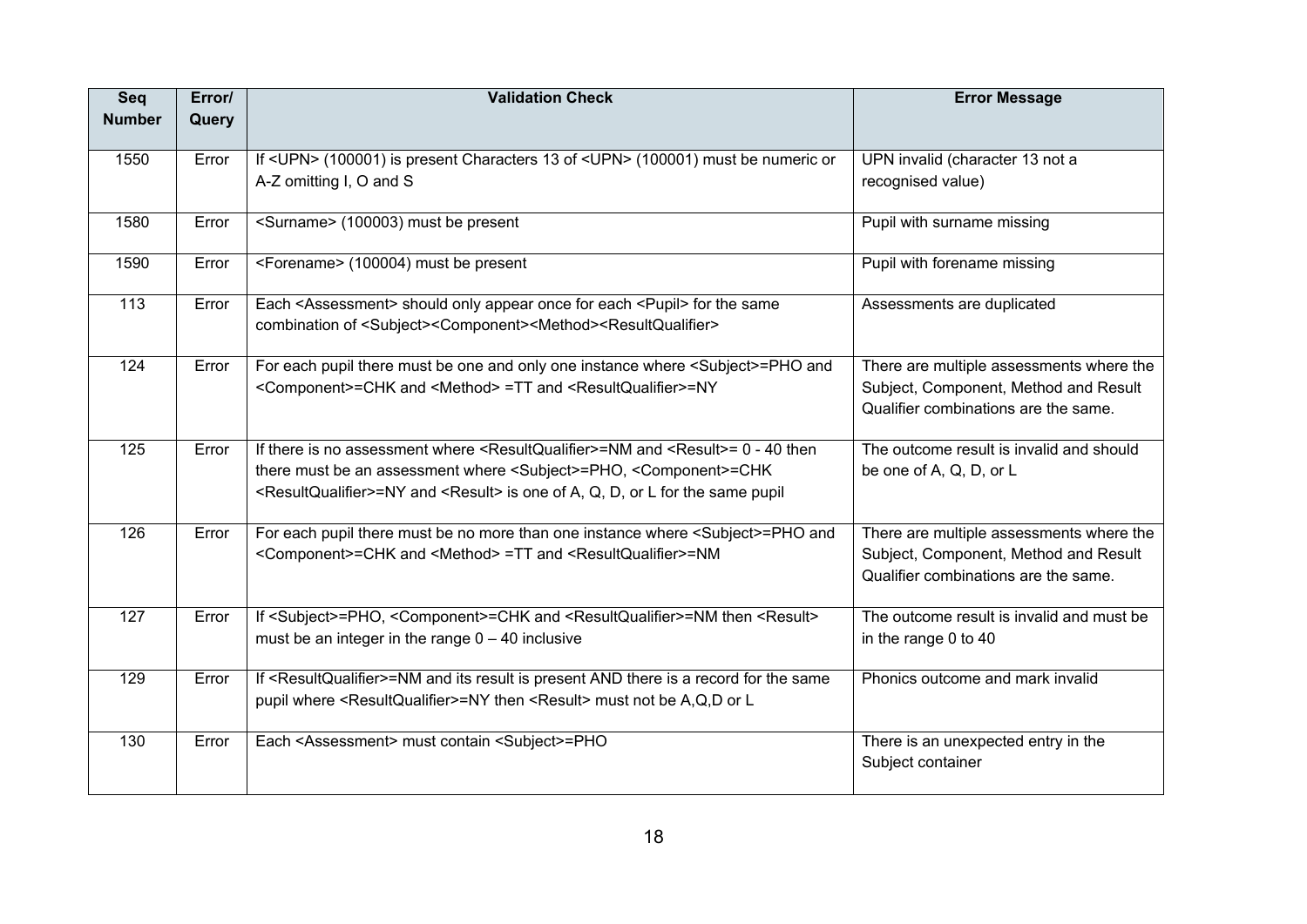| Seq           | Error/ | <b>Validation Check</b>                                                                                                                                           | <b>Error Message</b>                                                  |
|---------------|--------|-------------------------------------------------------------------------------------------------------------------------------------------------------------------|-----------------------------------------------------------------------|
| <b>Number</b> | Query  |                                                                                                                                                                   |                                                                       |
| 131           | Error  | Each <assessment> must contain <component>=CHK</component></assessment>                                                                                           | There is an unexpected entry in the<br>Component container            |
| 132           | Error  | Each <assessment> must contain <method>=TT</method></assessment>                                                                                                  | There is an unexpected entry in the<br>Method container               |
| 133           | Error  | For each <pupil> record at least one <assessment> node must be included.</assessment></pupil>                                                                     | No assessment data is included for this<br>pupil                      |
| 134Q          | Query  | Number of <assessment> nodes where <result> equals A, divided by total number<br/>of <pupil> nodes, should not be greater than 0.1.</pupil></result></assessment> | Please check: proportion of absent pupils<br>is above 10%             |
| 136Q          | Query  | There should be no <assessment> nodes where <result> equals Q.</result></assessment>                                                                              | Please check: One or more records<br>marked as Q (maladministration). |
| 139           | Error  | In each <pupil> record <ncyearactual> must be present</ncyearactual></pupil>                                                                                      | National Curriculum year group not<br>provided                        |
| 141           | Error  | <ncyearactual> must be equal to '1' or '2'</ncyearactual>                                                                                                         | National Curriculum year group must be<br>either $'1'$ or $'2'$ .     |

.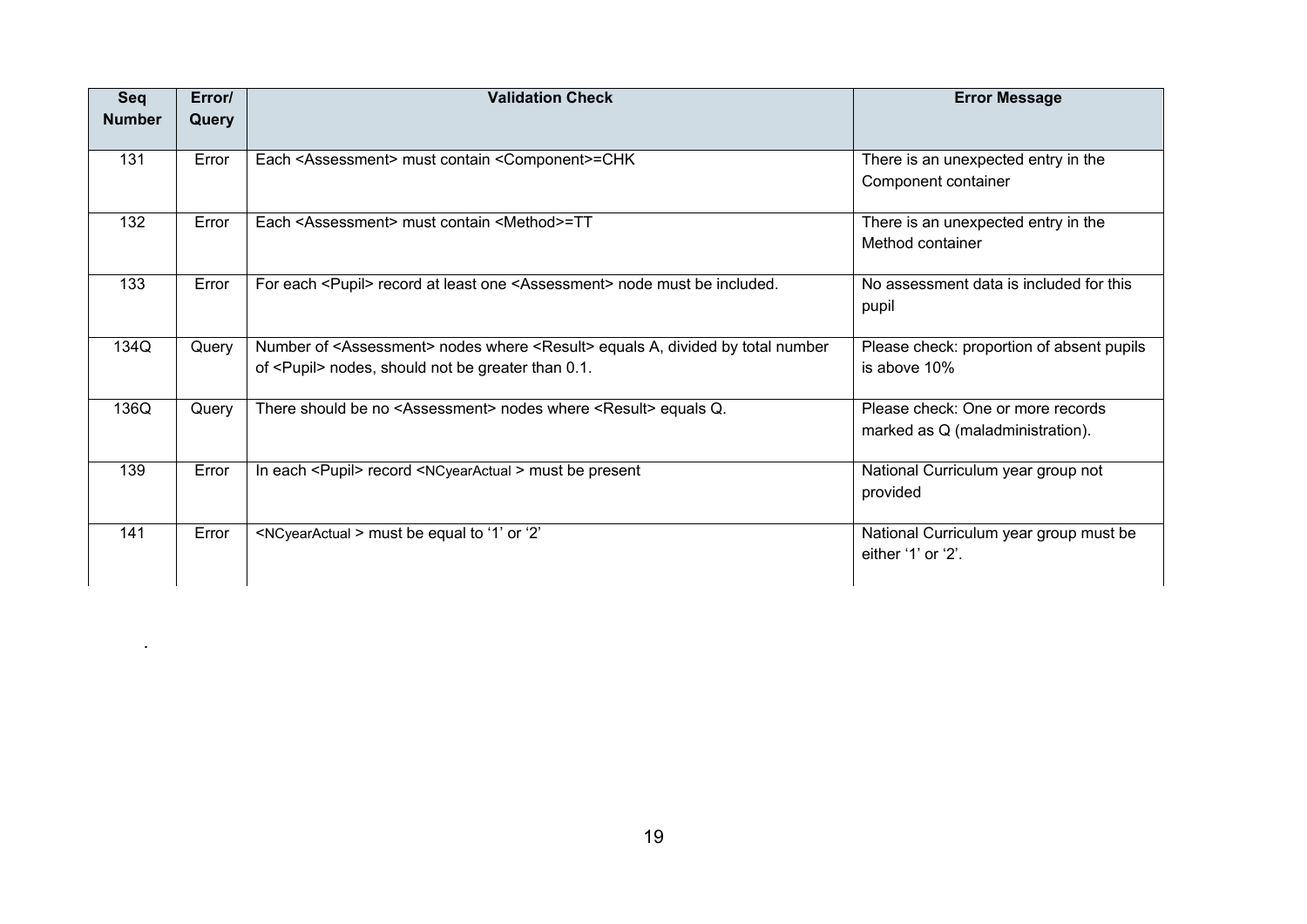# <span id="page-19-0"></span>**5. Resubmission guidance**

When resubmissions are required the Serial No in the header **must** be incremented by the provider's software. We have also assumed that the whole file will be resubmitted. Note that a resubmission will **delete and replace all the data** contained in the previous submission.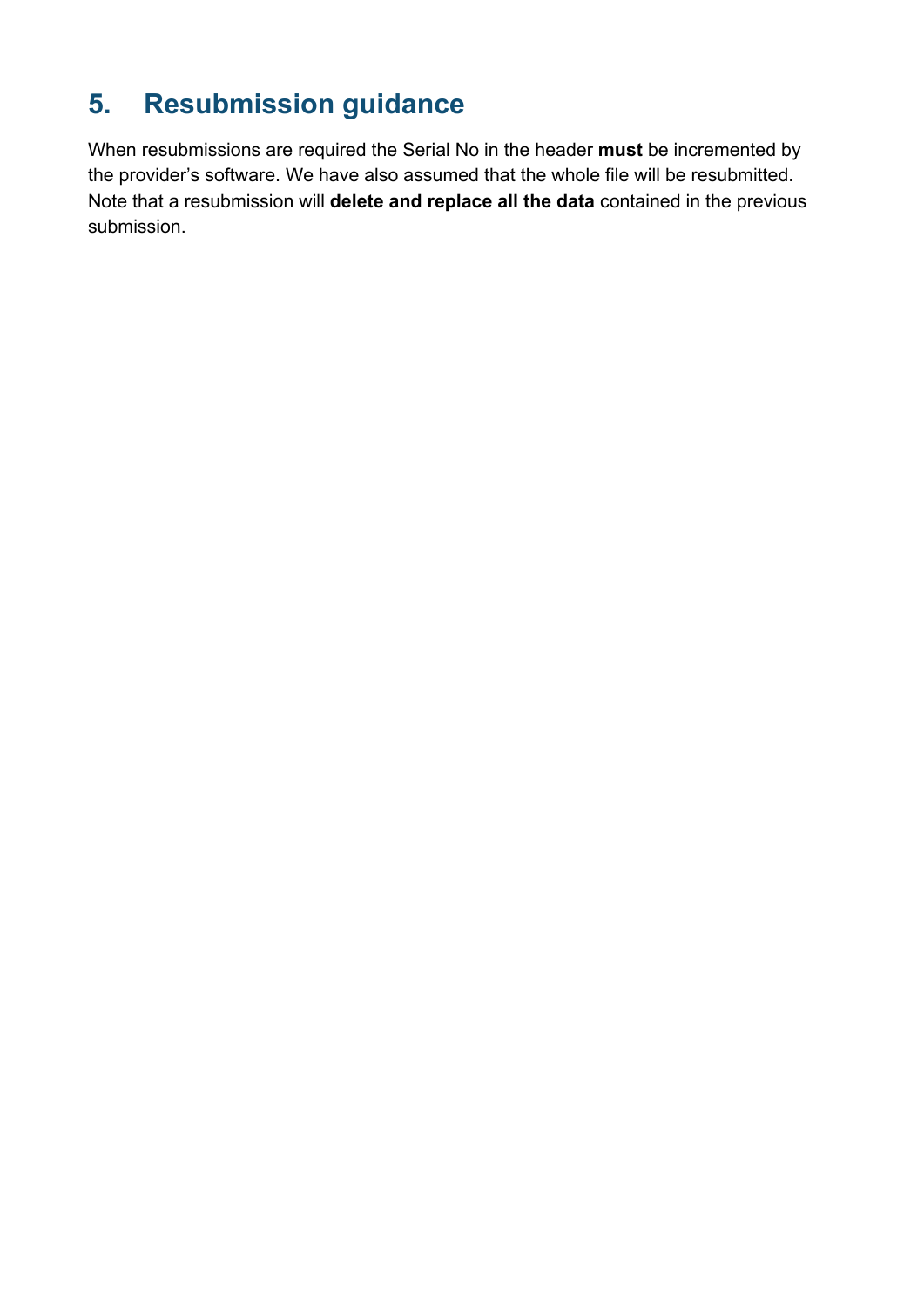# <span id="page-20-0"></span>**6. Valid values**

Valid item values must be in the list or range specified in CBDS, the [Common Basic Data](https://www.gov.uk/government/collections/common-basic-data-set) [Set.](https://www.gov.uk/government/collections/common-basic-data-set)

#### <span id="page-20-1"></span>**6.1. Local authority codes**

Local authority codes (CBDS number 200001, codeset D00004) for this collection only covers ENGLAND local authorities.

Coverage also excludes local authority codes:

- 001, 003, 167
- codes starting with 6 and 7 except 702 (Service Children's Education, which is valid)
- XXX, MMM and NA

## <span id="page-20-2"></span>**6.2. Establishment types**

These are the following;

- maintained schools with a year 1 or year 2 cohort
- academies (including free schools)
- service children's education schools